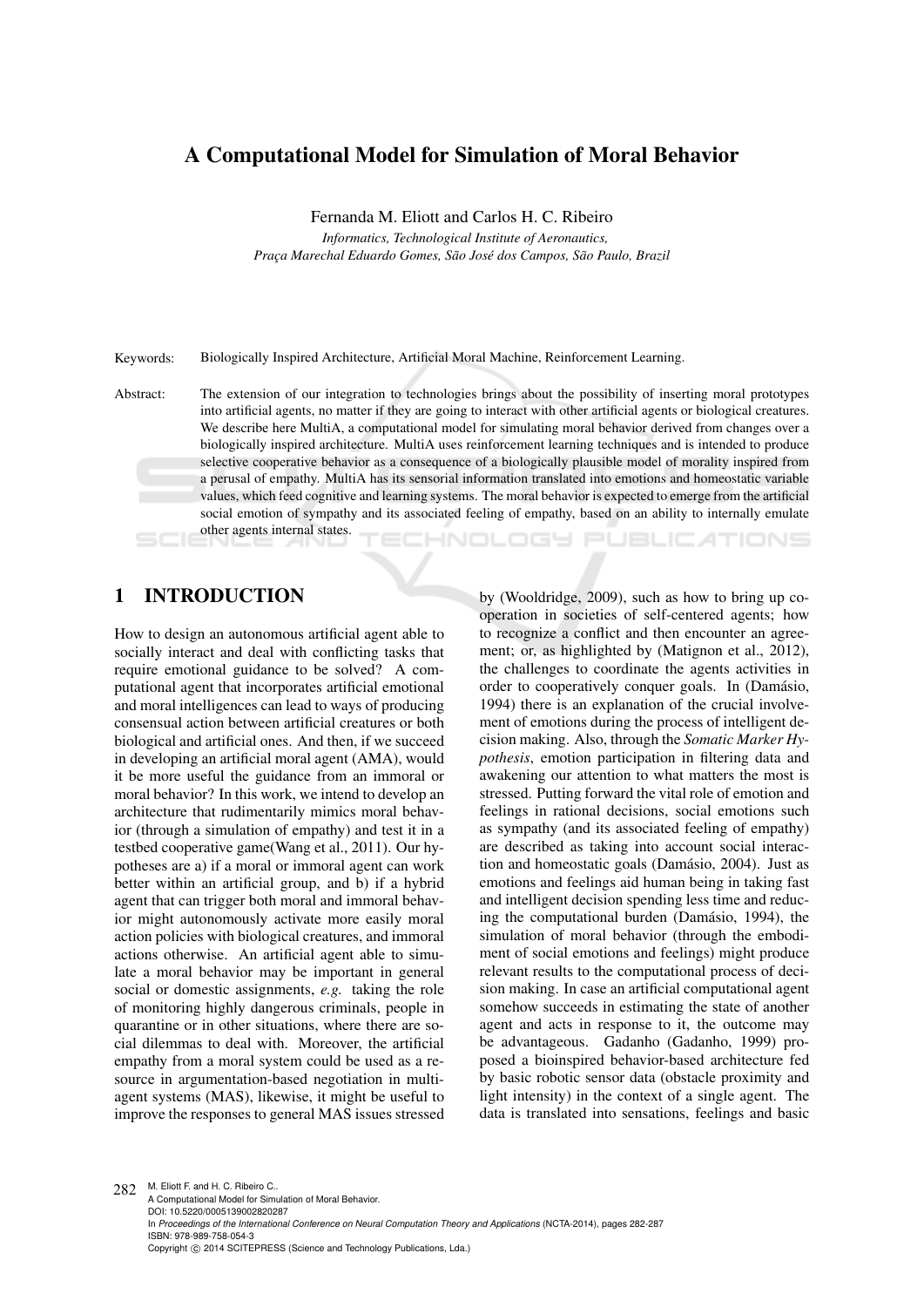emotions, which represent homeostatic goals that the agent is supposed to learn to keep above a minimum level. Influenced by (Damásio, 1994), the bioinspired design of (Gadanho, 1999) includes a simulation of the Somatic Marker Hypothesis: it helps determining when learning should take place and if the behavior selection should be reevaluated as new sensations take place. The architecture was further improved in (Gadanho, 2002), and finally in (Gadanho and Custódio, 2002), (Gadanho, 2003) it received a cognitive system and the acronym ALEC (*Asynchronous Learning by Emotion and Cognition*). ALEC inherits the biological inspiration from the previous architecture plus the influence of Clarion (Sun, 1998), an architecture to model cognitive processes through a psychological perspective.

Our proposed model uses ALEC as a starting point, but changes it for simulating moral behavior in MAS tasks. It will be outfitted with the artificial feeling of empathy — the sensitivity to the situation of another agent — through a system responsible for simulating, to a minor degree, mirror-neurons (Damásio, 2004). The model is called MultiA since it was inspired by the ALEC architecture, and will be tested in the context of more than one agent. We expect that, by responding to the feeling of empathy, MultiA shall be capable of producing artificial moral behavior and choosing cooperative action policies.

#### 1.1 Related Work

According to (Wallach and Allen, 2008) Artificial Moral Agents (AMAs) require the ability to ponder diverse options and perspectives to properly perform under the human moral setting. It is mentioned the expectation about AMAs not deforming the moral ecology and, although that could be a delusive hope, it would be relevant to add moral freedom to the design of AMAs, whether or not it is consistent with determinism (even there, ethic behavior would concede choices with an unpredictable ending). The apprehension about AMAs behaving negatively is also present in (Bringsjord et al., 2006), where it is regarded that deontic logic, thanks to its possibility of formalizing a moral code, allows the script of theories and dilemmas in a declarative mode. That could enable specialists to analyze and restrict behavior in ethically sensitive environments, adding matter to the debate about Lethal Autonomous Systems, as pointed out in reflections by (Arkin, 2013) and (Asaro, 2012). In (Bello and Bringsjord, 2012), there is a concern about including restrictive commands on the machine, and that those should be related to the moral human cognition. Also, the moral common sense is highlighted

and presented in a modified model (the original is in (Bello et al., 2007)) of mindreading. From the results, it is concluded that AMAs need to have something that resembles a common moral sense to productively interact with humans.

Computational simulation of moral has also been considered. To exemplify, we mention three models. First, the LIDA Model (Wallach, 2010) (Wallach et al., 2010), influenced by the Global Workspace Theory (GWT) and by the *Pandemonium* Theory (Jackson, 1987) for the automation of action selection. An AMA under LIDA would be designed to be a practical solution to a practical problem: how to take into account the maximum possible ethically relevant information within the time available for selecting an action. The ETHEL Model (Anderson and Anderson, 2011), whose application field is related to *prima facie* duties, was implemented and tested within the notification context: an analysis of when, how often, and whether to run a notification about a medicine to a particular patient. Finally, in order to reflect about the Moral Theory vis-à-vis the conflict Generalism ver*sus* Particularism, Guarini (Guarini, 2006), (Guarini, 2012) draws insights from (Dancy, 2010): if the moral reasoning, including learning, could be done without the use of moral principles. If so, models of artificial neural networks (ANN) could provide indications of how to do it, given the fact that ANNs would be able to generalize new cases from those previously learned - and do it without principles of any kind. Thereby, ANNs are modeled to classify and reclassify cases with a moral purport, being the output (acceptable or not) an answer to moral dilemmas attached to the questions *kill* or *let die*. According to the author, the results suggested that the classification of non-trivial cases from the absence of queries about moral principles would be more plausible than might be supposed at first sight, although important limitations suggested the need of principles. Regarding a reclassification, which would be an important part of the reasoning in humans, simulations indicated the need for moral principles. Both (Wallach et al., 2010) and (Guarini, 2006) underline the value of the Theory of Mind and cognition into the subject of morality.

#### 1.2 Background

The simulation of moral behavior provided by artificial emotions and feelings may, as in humans, aid a computational system to take faster and more intelligent decisions, or may prove itself important to prevent the execution of undesirable actions and for finding an agreement during the process of decision making in MAS environments.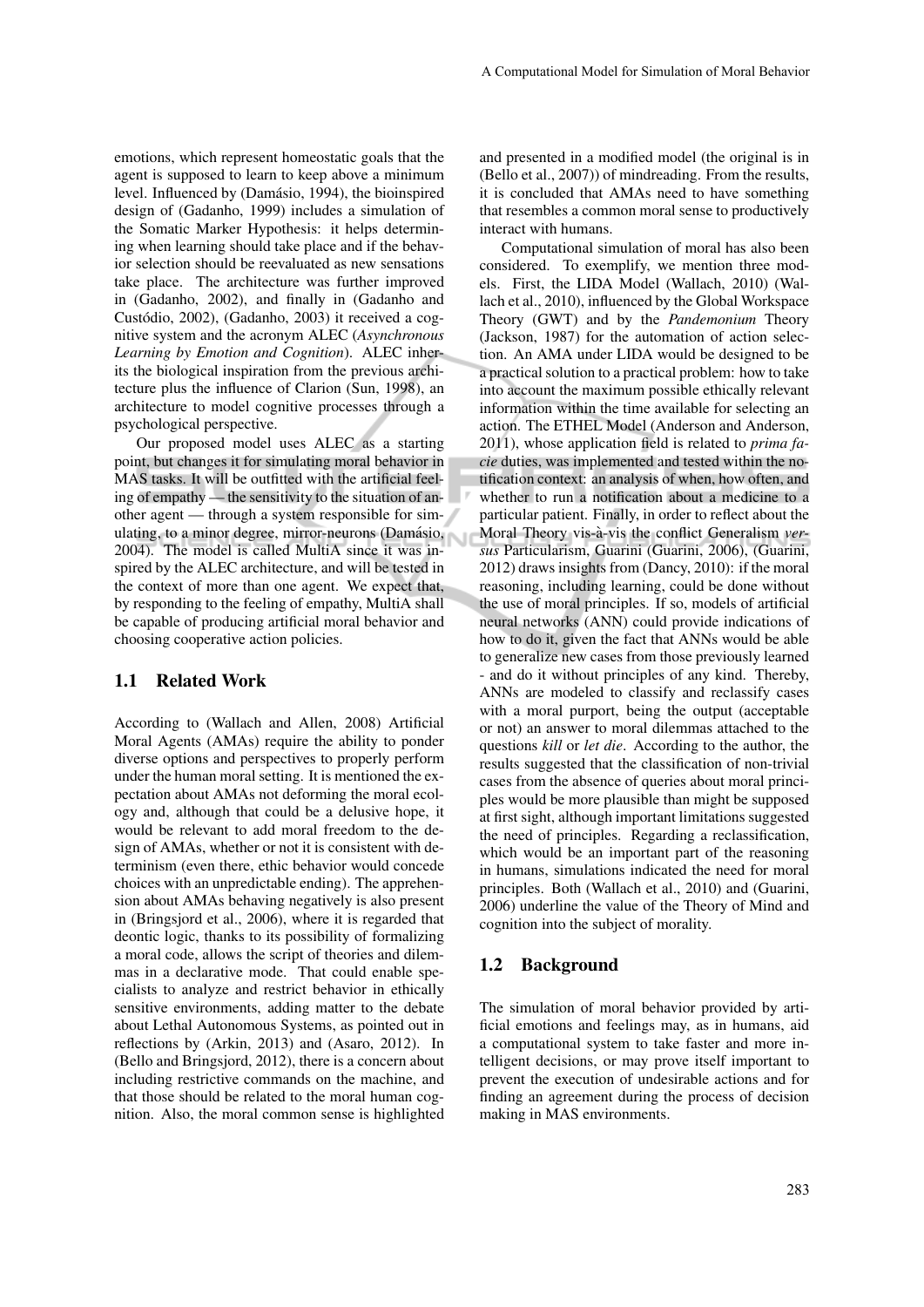Ū

Our purpose is to develop an architecture able to simulate moral behavior during social interaction. Regarding the exercise of empathy, individuals are divided into three groups: moral, immoral and amoral. Unpretentiously but in a simple approach, the formers have the social feeling of empathy properly functioning; and the immoral perform actions that somehow hurt the established moral code of his/her community. The latter can be interpreted as moral or immoral, depending on his/her social behavior. The amoral is thus characterized by absence of a mechanism that allows the individual to put himself/herself in the place of the other, and be sympathetic to his/her circumstances. We stress that there is neurophysiological basis for this classification: according to (Kandel et al., 2000) the lateral orbitofrontal cortex seems to participate in mediating empathetic and socially appropriate responses, thus damage to this area would be associated with failure to respond to social cues and produce lack of empathy. The mechanism that allows the existence of empathy is described in (Damásio, 2004) through the cognitive perspective but, as in (Proctor et al., 2013) and (De Waal, 2009), on the account of the emotional standpoint.

In (Damásio, 2004) there is the consideration that the brain can internally simulate certain emotional states, establishing a ground for emotionally possible outcomes and emotion-mediated decision making. There is also the thought that internal simulation takes place during the process along which sympathy emotion turns into the feeling of empathy. Regarding the social interaction, this is produced via mirror-neurons that can, for example, make our brain internally simulate the movement that others do while in our field of vision. That kind of simulation would allow us to predict the movements that would be necessary to establish communication with the other, which will have its movements mirrored. Finally, the internal simulation about our own body could be as well related to the mirror-neurons. Mirror-neurons were discovered in the premotor cortex area of macaque monkeys by (Di Pellegrino et al., 1992), (Rizzolatti et al., 1996). In (Gallese and Goldman, 1998) there is a reflection regarding the human aptitude of simulating the mental states from others, and thus understanding their behavior, assigning to them intentions, goals or beliefs. It is suggested that what might have evolved to such a capacity is an action execution/observation matching system; also, that a class of mirror neurons would play its role on that. Moreover, a possible activity of the mirror-neurons would be to promote learning by imitation. It is stressed that there is now the agreement that all normal humans develop the capacity of representing mental states from others (the system representation oftentimes receives the name folk psychology). Finally, there is the consideration that fitness could be availed from such ability, as detecting another agents goals and inner states can help the observer to predict the other future actions, which can be cooperative or not, or even threatening.

To summarize, the social emotion of sympathy feeds the feeling of empathy. But the social emotions benefit from the internal simulation improved by mirror-neurons that internally mirror the situation of the other. A possible activity of the mirror neurons could be promoting learning by imitation. The feeling of empathy will be less or more intense depending on the importance of a particular other agent (Damásio, 2004). Our research and corresponding premises are being guided by the differentiation of three types of agents regarding the feeling of empathy: the moral, immoral and amoral. The three will have different action policies, as their social interactions will be guided by a model that tries to simulate a pattern of morality. The moral tries not to take advantage from the others; more than that, tries to cooperate even if that is a good option only to the other; the immoral takes advantage from the others more easily and cooperates less often. The amoral imitates the social behavior of the others.

## 2 PROPOSED ARCHITECTURE

According to (Damásio, 2004) we seek to maintain negative emotions in low levels and, the positive ones in high levels. So the purpose of homeostasis would be to product a state of life better than neutral, to accomplish what we identify as well-being. MultiA will establish its preferences considering its own and peers well-beings (WB). Damásio (Damásio, 2004) defined social emotions using the concept of moral emotions by (Haidt, 2003), we will do the same while designing the artificial emotions. (Haidt, 2003) explains emotions as responses to a class of events perceived and understood by the self and so the emotions usually provoke tendencies of actions. It is particularly important to differentiate social emotions from other emotions: social emotions trigger action tendencies during situations that did not represent direct harm or benefit to the self (disinterested action tendencies), other emotions are more self-centered. Notwithstanding, (Haidt, 2003) also points out that all social emotions are likely to indirectly benefit the self.

The general scheme of MultiA is illustrated in Figure 1. It is composed by four systems: Perceptive System (PS), Cognitive System (CS), Learning System (LS) and Decision System (DS). The PS receives from the environment the current number of neigh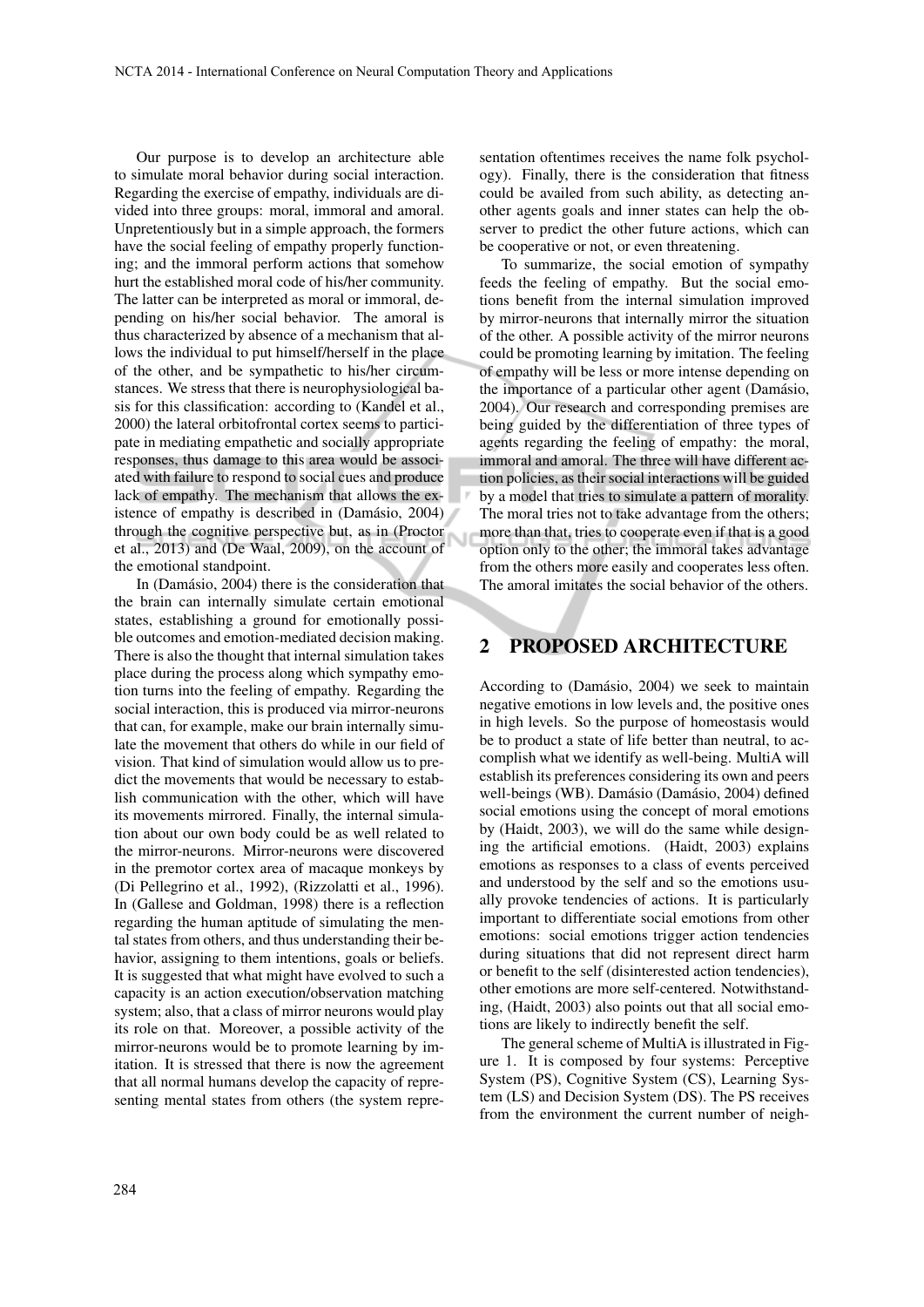bors; the reinforcement from the interaction with a neighbor; and an identifying index of the neighbor. It then updates its artificial sensations, emotions and feelings. The CS helps that operation through providing past data (memories): a history of the agent's action selection and preferences. Beyond that, the CS updates its ANN (called *ANNn*), which mimics a mirror-neuron network, thus internally simulating the neighbor's current well-being. Therefore, *ANN<sup>n</sup>* plays its role on updating the social emotion of sympathy that will feed the feeling of empathy (from PS). Finally, the agent's well-being (WB) will be measured taking into account its current feelings. Through these feelings, the WB represents how suitable has been the action selection, taking into account the agent itself but also the utility of the neighbor. The empathy can be more or less stressed depending on this utility and on the sympathy, both feed the empathy feeling which, on its turn, refeeds the social emotion of sympathy. The latter is also fed by the output of the *ANN<sub>n</sub>*. The LS has one ANN for each action, and uses the Q-Learning algorithm (Watkins, 1989) to estimate the utility value for the paired current feelings (input space from PS) and action. Each ANN is trained according to the outcome driven by the execution of its corresponding action (Lin, 1993), employing the agent's well-being as the target value. Thus, the output (Q-value) from an ANN represents the WB that will result to the agent if, in response to the current feelings, the agent selects the action represented by the ANN. Note that as the empathy feeling will be part of the input space, learning will contemplate a WB that takes into account the impact of the agent's action to the neighbor. The DS will consider the Qvalues acquired from the LS and choose an action: during the beginning of a simulation, the LS uses a high exploration rate for the state-action space.

#### 2.1 Experimental Setting

MultiA will be tested and examined in a task and environment defined by (Wang et al., 2011), where three network topologies (lattice, scale-free and smallworld) were used as interaction models for a generalized version of the Prisoner's Dilemma (PD) where a cascading failure effect (due to multiple agent defections in opposition to cooperation) takes place, with the aim of simulating the cascading effect of economic crises with multiple bankruptcy, or even disappearance of agents in a short time span. The cascading effect is obtained trough the elimination of agents (nodes and its connections), and occurs whenever the agent does not succeed in getting enough (that is, above its survival tolerance) cooperative actions from its neighbors. The higher the profit for defecting in response to the neighbor's cooperation, the higher is the probability of spreading the defection strategy to the network as the agents have the possibility of imitating a random successful neighbor strategy. Thus, because of the cascading node defection process, the network structure co-evolves with the interactions of the agents. Due to the elimination mechanism, cooperation would become the optimal strategy and ultimately overcome defecting as successive agent interactions take place. Thus, if not all agents are eliminated, a pure state of cooperation can emerge. (Wang et al., 2011) conclude that a process of cascading failure may take place when there are defecting strategies and vulnerable agents, and their results suggest that rational agents could survive and make profit through cooperation, naturally solving the social dilemma of profit *versus* cooperation.

The option of imitating a random neighbor action selection will be available to MultiA through the use of mirror-neurons that internally simulate the neighbor's well-being caused by the history of action selection. As our goal is to simulate the emergence of moral behavior from action selection influenced by the feeling of empathy, it is important to have hypotheses that guide the interpretation of the results. First of all we must reflect about our main inspiration, the human moral behavior: would the human be a naturally social creature or that condition would have emerged only for survival? Would the human be the *Zõon Politikón* from (Aristotle, 50BC), the *bon sauvage* from (Rousseau, 1762), or the human nature would have the tendency to fear all against all (Hobbes, 1651)? Relating to the moral behavior, which would be the human universals? Those questions relate to the origin or maintenance of moral behavior, but one more issue which deserves attention is about the definition of what could be more adequate to model as an *artificial* moral behavior - especially as sometimes what one get is not what one intended it to be. Would it be more convenient to develop a decision process that tends to something more like (Machiavelli, 1532) or certain attitudes, independently of the finality, would be unacceptable? In face of the vast quantity of information and uncertainty, if the action selection of an AMA tend to utilitarian parameters, would it really produce the greatest possible good for the greatest number of people (Bentham, 1907)? Still remain doubts about what tendencies should be designed in AMAs. The hypotheses guiding our research are:

1 What kinds of agents will exist? They will be designed according to three sets of premises: moral (MA), immoral(IA) and amoral agents (AA). The MA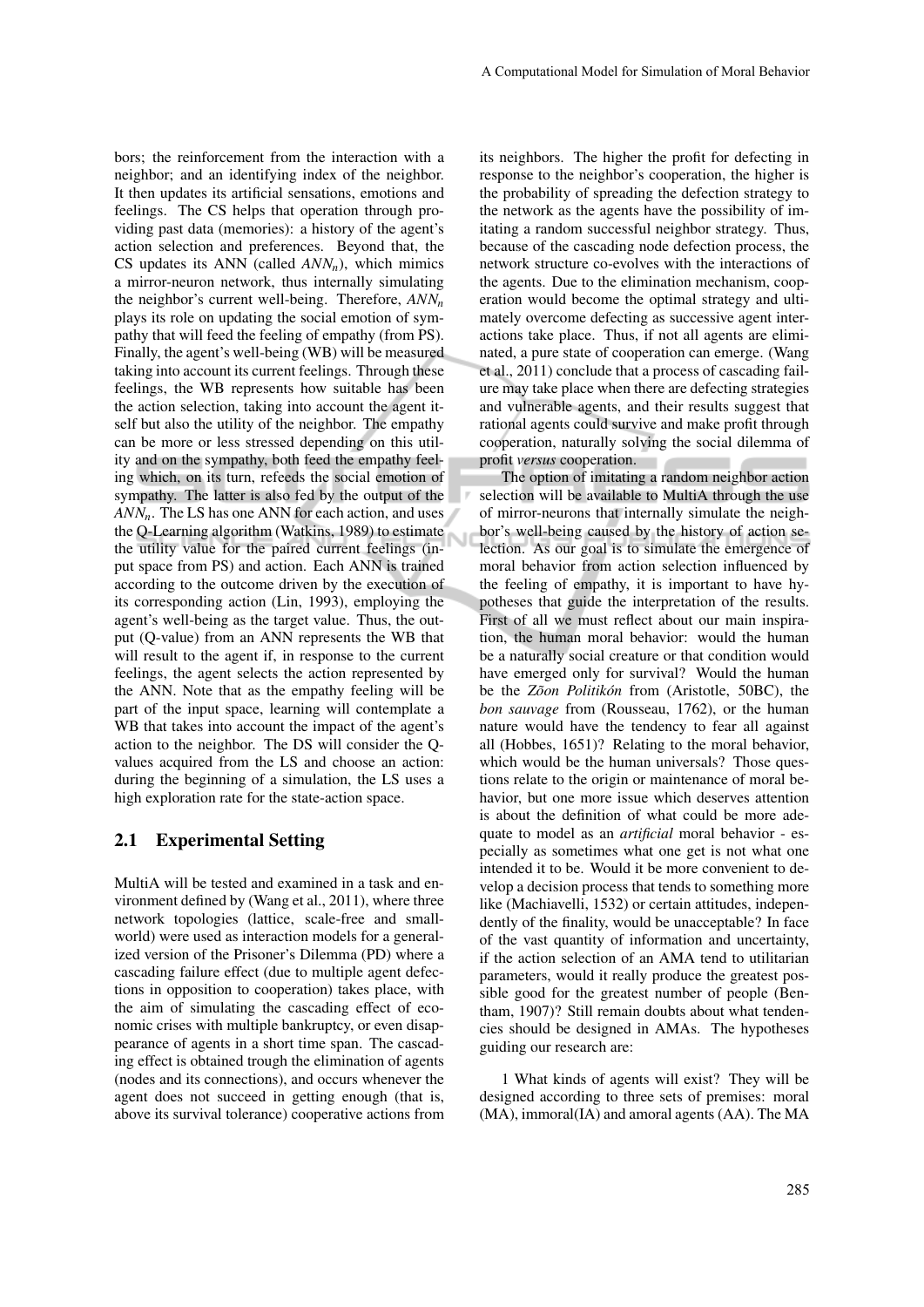

Figure 1: The general scheme of MultiA.

strongly cares about a neighbor, even though that may bring its own elimination. But it also may defect with the aim of isolating a constantly defecting neighbor. IA also care about neighbors, but is concerned with the profit it can get through social attachment: it will cooperate mostly with its group of IAs, but can decide to cooperate with others if it is getting isolated (to prevent complete isolation and elimination). Thus, MA usually cooperates; IA will cooperate (if so) mostly with some IA and AA can imitate both.

2 For different kinds of agents, what is the meaning of defection? It can be executed by all of them, the difference is the goal behind that action: if it is to make profit (IA and AA); if it belongs to an exploratory phase (MA; IA and AA); if it is to prevent elimination (MA; IA and AA) or, even, to eliminate a neighbor from the group (MA; IA and AA). If the agent can observe and differentiate its neighbors, it can learn to respond differently to them and to stop cooperating with defectors. Both IA and AA will isolate defectors more easily than MA. Moreover, AA, in order to survive and keep neighbors, will mirror MA and IA according to convenience.

3 Relating to the kind of agent, will it lead to relevant difference to the network structure? As MAs are naturally cooperative, they are supposed to keep as neighbors IA and AA. Therefore, the final population of a moral majority will contemplate a reasonable number of IAs and AAs. Accordingly, IA, in a society of immoral agents, will easily isolate a defecting neighbor by not caring about it (elimination) and only about the advantage, if any, of maintaining the neighborhood. Thus, the final population will remain with a large proportion of cooperative immoral agents, as the defecting IA will be easily excluded. As the AAs will imitate a neighbor, they will add uncertainty as

they change strategy.

4 What would we expect from artificial empathy? Would it be convenient to develop a decision process that tends to something Machiavellian? If the action selection of one AMA tend to utilitarian parameters, would it really lead to the better good for all? What is best: to maintain a defecting neighbor in order to not lose it or just eliminate it? Should the AMA be morally hybrid: immoral towards agents that fail or delay the task and moral while interacting with living creatures? As an example, consider artificial agents having to coordinate activities and priorities in order to formulate a traveling plan for a human or complete the task of finding an object in a certain environment, if one agent from the group stops working or fails, it might be better to isolate it from the group. This is a cut off the artificial empathy feeling about that one agent, so the agent that simulates moral behavior will have the tendency to cooperate but, if it is required, it could also act in a different direction.

## 3 FINAL REMARKS

From the biological basis provided by (Damásio, 2004), our purpose is to modify ALEC (Gadanho, 2003) to obtain a rudimentary AMA, called MultiA architecture. Morality will emerge from the action selection policy (cooperate or defect). The temptation to defect will have different impact on the agent's goals according to its feeling of empathy and the simulation of mirrors-neurons (supposed to give as output the well-being of the other). On the experimental setup, defection will represent a way of getting profit but, also, of isolating someone from the group. Subsequent to the conclusion of the design of MultiA we